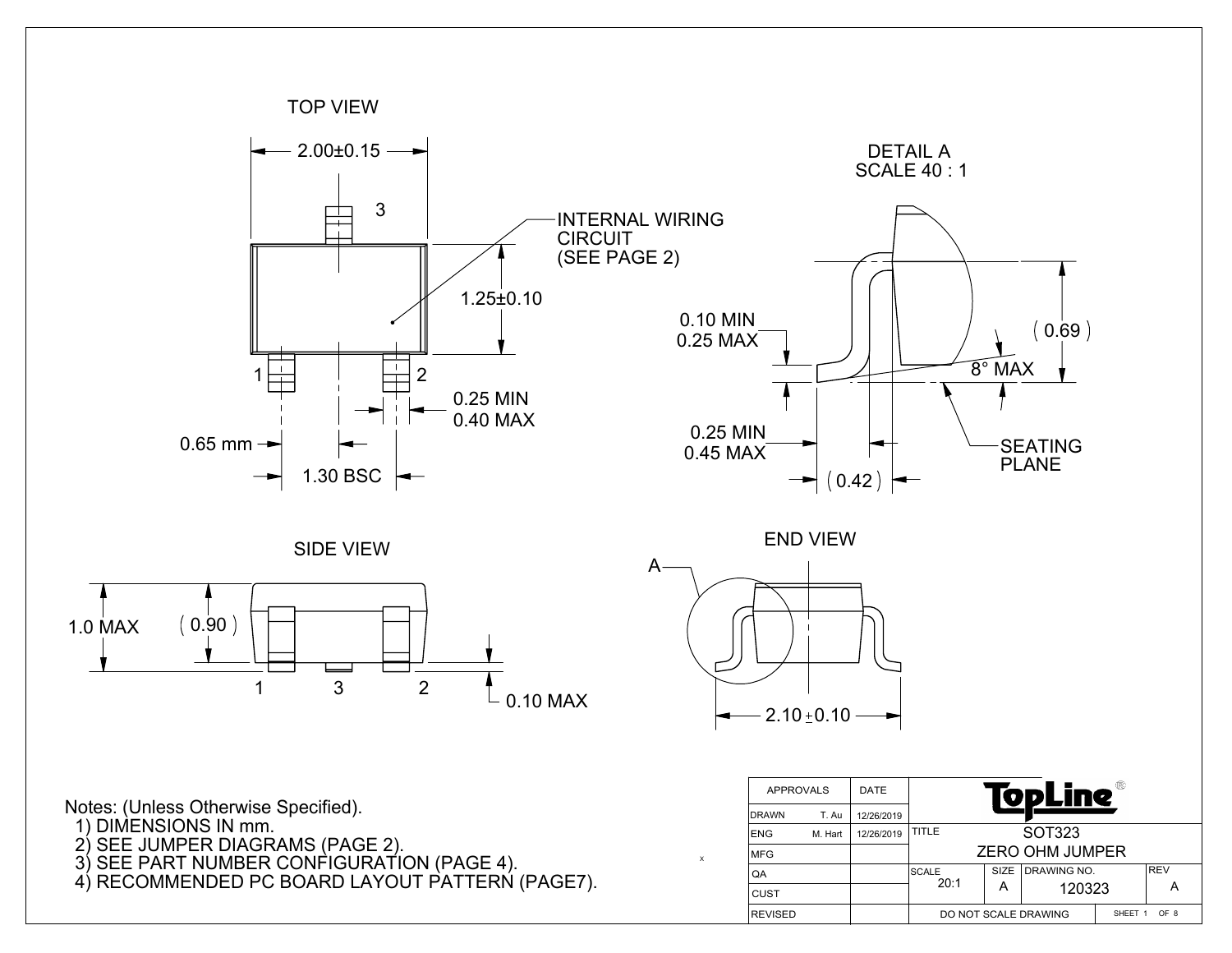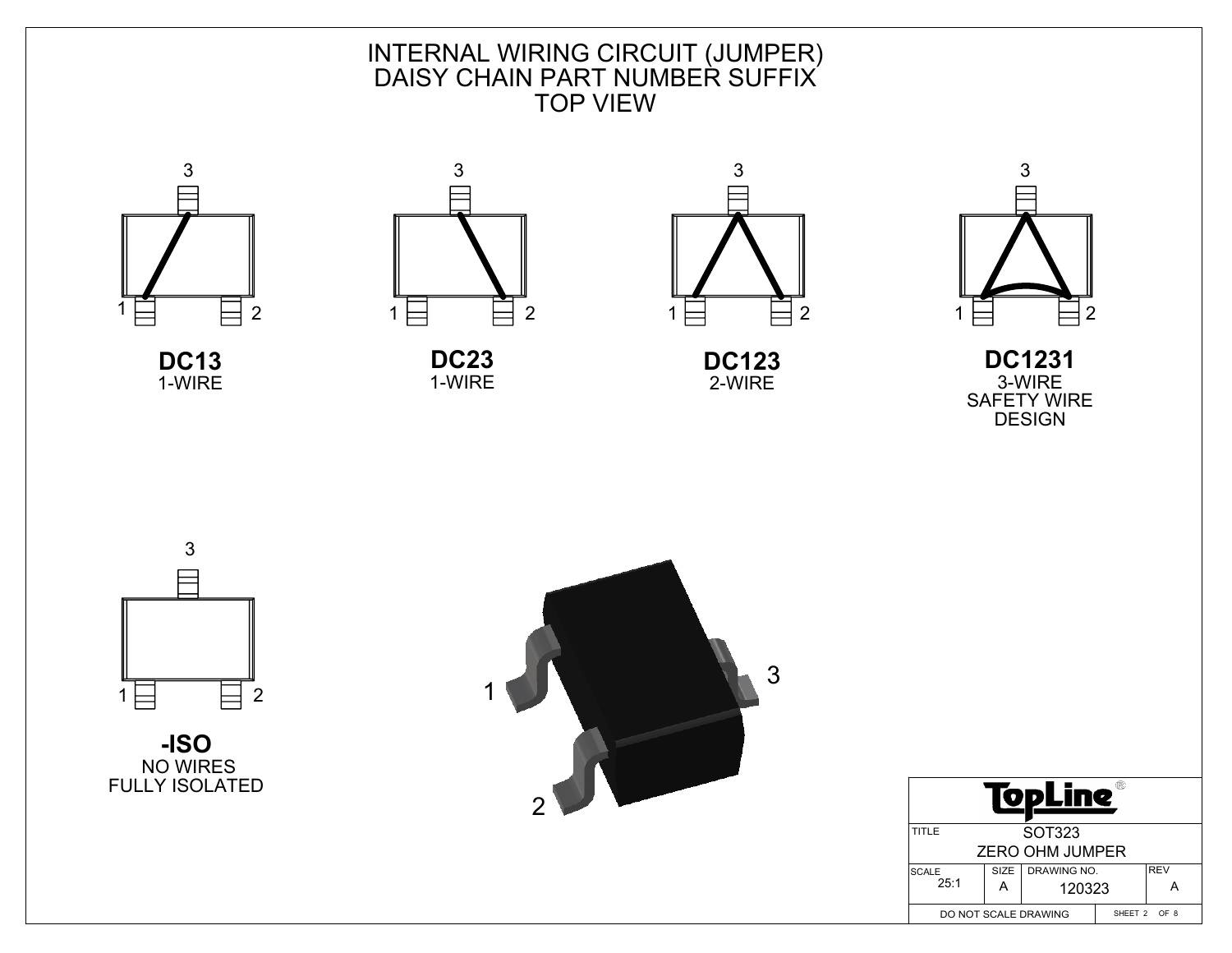

 $R_W = WIRE-BOND.$  $R_{LF}$  = LEAD FRAME.

| <b>TEMPERATURE RATING</b>                  |                  |  |  |  |
|--------------------------------------------|------------------|--|--|--|
| <b>JUNCTION TEMP T.</b><br>$150^{\circ}$ C |                  |  |  |  |
| <b>STORAGE TEMP Tstg</b>                   | -65 °C TO 150 °C |  |  |  |
| <b>OPERATING TEMP</b>                      | -65°C TO 150°C   |  |  |  |
| PEAK REFLOW TEMP<br>Treflow 10 SECONDS     | 260 °C           |  |  |  |

| THERMAL RESISTANCE                                              |        |  |  |  |  |
|-----------------------------------------------------------------|--------|--|--|--|--|
| JUNCTION TO AMBIENT<br>(Ta=25 $^{\circ}$ ) R <sub>th(i-a)</sub> | 350K/W |  |  |  |  |

| <b>MAXIMUM ELECTRICAL (DC) RATING</b> |        |  |  |  |  |
|---------------------------------------|--------|--|--|--|--|
| <b>WORKING VOLTAGE</b>                | 75 V   |  |  |  |  |
| <b>CURRENT RATING</b>                 | 100 mA |  |  |  |  |
| <b>POWER @ 25 °C</b>                  | 350 mW |  |  |  |  |

| ELECTRICAL RESISTANCE MILIOHM (DC) MAX |                   |                   |                      |  |  |  |
|----------------------------------------|-------------------|-------------------|----------------------|--|--|--|
| <b>CIRCUIT</b>                         | <b>PIN 1 TO 3</b> | <b>PIN 2 TO 3</b> | <b>PIN 1 TO 2</b>    |  |  |  |
| <b>DC13</b>                            | 50 m $\Omega$     |                   | --                   |  |  |  |
| DC23                                   |                   | 50 m $\Omega$     |                      |  |  |  |
| DC123                                  | 50 m $\Omega$     | 50 $m\Omega$      | $75 \text{ m}\Omega$ |  |  |  |
| DC1231                                 | 50 m $\Omega$     | 50 $m\Omega$      | 50 m $\Omega$        |  |  |  |

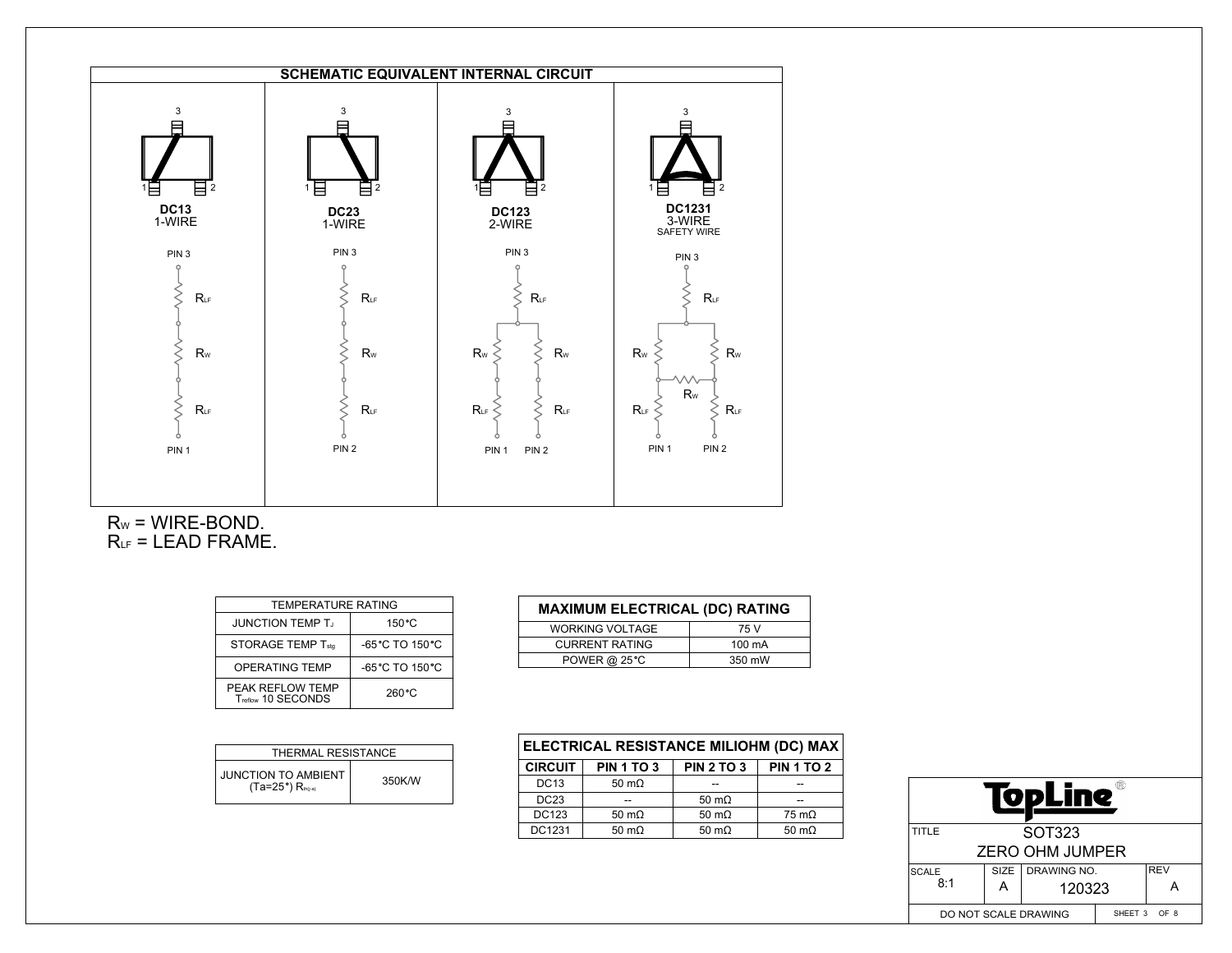## PART NUMBERING SYSTEM

**STYLE** OUTLINE SOT323 SC70-3L

> 3-TERMINAL PACKAGE



 $T =$ Pb-FREE RoHS

Sn100 MATTE TIN



DC23 PIN 2-3 DC123 PIN 1-2-3 2-WIRES

DC1231 PIN 1-2-3-1 3-WIRES SAFETY CIRCUIT

**SOT323 E7A - T - DC13 - OPTION**

BLANK - COMMERCIAL GRADE (STANDARD)

D = INTERNAL DUMMY DIE

H = HALOGEN FREE (GREEN)

Q = AEC Q101 AUTOMOTIVE GRADE

ISO = ISOLATED CIRCUIT NO CONNECTIONS

| <b>PART NUMBER</b>  | <b>SHORTED</b><br><b>PINS</b> | <b>NOTES</b>          | <b>RoHS</b><br><b>Pb-FREE</b> | <b>MSL</b><br><b>LEVEL</b> | <b>HALOGEN</b><br><b>FREE</b> | <b>GRADE</b>      | <b>TOP</b><br><b>MARK</b> |
|---------------------|-------------------------------|-----------------------|-------------------------------|----------------------------|-------------------------------|-------------------|---------------------------|
| SOT323E7A-TIN       | N/A                           | <b>DUMMY</b>          | <b>YES</b>                    | 3                          | NO.                           | <b>COMMERCIAL</b> | N/A                       |
| SOT323E7A-T-ISO     | <b>NONE</b>                   | <b>FULLY ISOLATED</b> | <b>YES</b>                    | 3                          | NO.                           | <b>COMMERCIAL</b> | <b>ISO</b>                |
| SOT323E7A-T-DC13D   | $1 - 3$                       | 1-WIRE                | <b>YES</b>                    | 3                          | NO.                           | <b>COMMERCIAL</b> | D <sub>13</sub>           |
| SOT323E7A-T-DC23D   | $2 - 3$                       | 1-WIRE                | <b>YES</b>                    | 3                          | NO.                           | <b>COMMERCIAL</b> | D <sub>23</sub>           |
| SOT323E7A-T-DC123   | $1 - 2 - 3$                   | 2-WIRES               | <b>YES</b>                    | 3                          | NO.                           | <b>COMMERCIAL</b> | 123                       |
| SOT323E7A-T-DC123D  | $1 - 2 - 3$                   | 2-WIRES               | <b>YES</b>                    | 3                          | NO.                           | <b>COMMERCIAL</b> | 123                       |
| SOT323E7A-T-DC13H   | $1 - 3$                       | 1-WIRE                | <b>YES</b>                    | 1                          | <b>YES</b>                    | <b>COMMERCIAL</b> | 13H                       |
| SOT323E7A-T-DC13Q   | $1 - 3$                       | 1-WIRE                | <b>YES</b>                    | 1                          | <b>YES</b>                    | AEC-Q101          | 13Q                       |
| SOT323E7A-T-DC23H   | $2 - 3$                       | 1-WIRE                | <b>YES</b>                    | 1                          | <b>YES</b>                    | <b>COMMERCIAL</b> | 23H                       |
| SOT323E7A-T-DC23Q   | $2 - 3$                       | 1-WIRE                | <b>YES</b>                    | 1                          | <b>YES</b>                    | AEC-Q101          | 23Q                       |
| SOT323E7A-T-DC1231H | $1 - 2 - 3$                   | 3-WIRES               | <b>YES</b>                    | 1                          | <b>YES</b>                    | <b>COMMERCIAL</b> | 3H                        |
| SOT323E7A-T-DC1231Q | $1 - 2 - 3$                   | 3-WIRES               | <b>YES</b>                    | 1                          | <b>YES</b>                    | AEC-Q101          | 3Q                        |

NOTES: ADD "D" TO END OF PART NUMBER FOR DUMMY SILICON DIE.

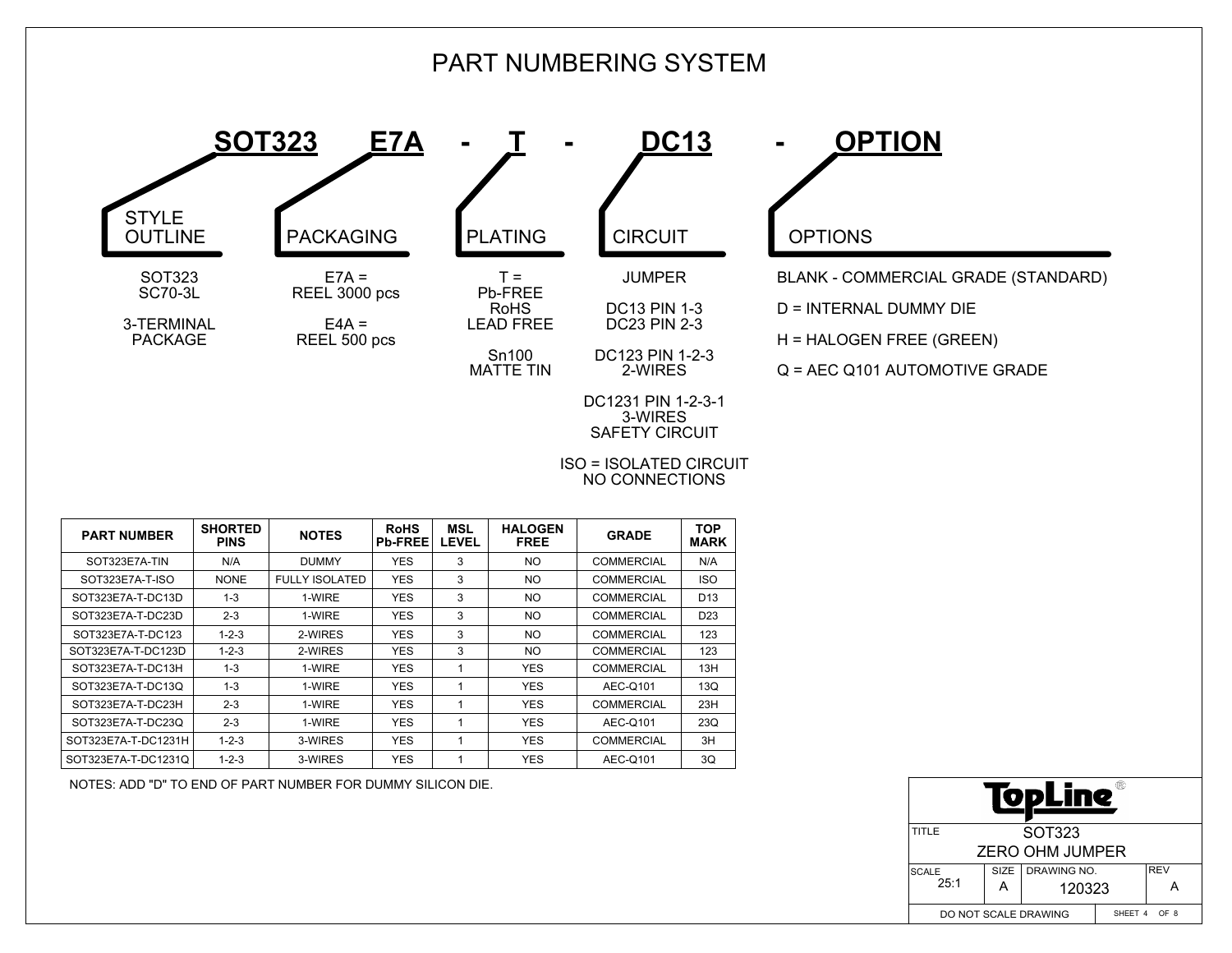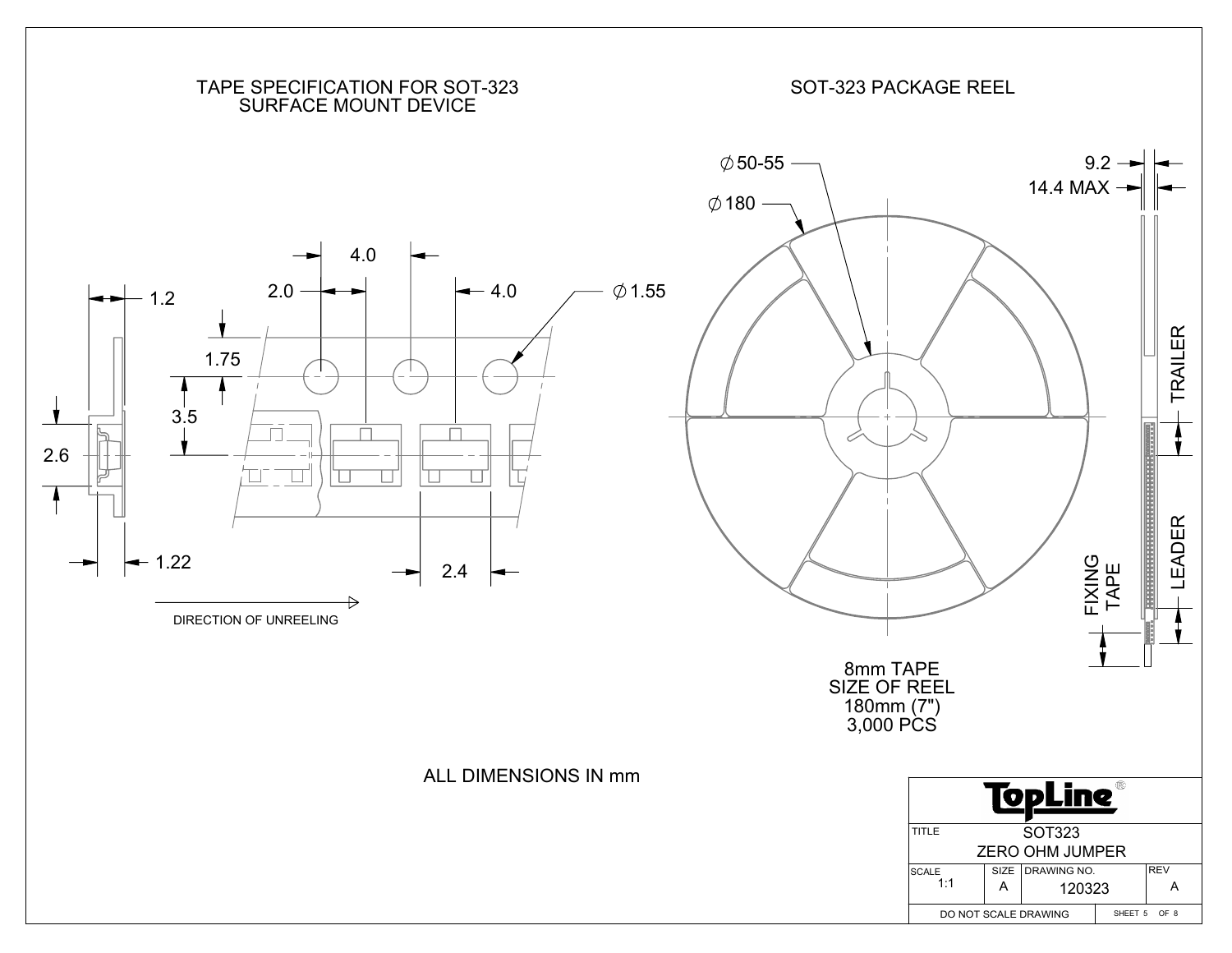## MATERIALS CONTENT DECLARATION FORM SOT323 PACKAGE

| 1 PC WT: 5.47mg                                                 |                                                     |                                                                                  |                                     |                                         |                                                              |  |  |
|-----------------------------------------------------------------|-----------------------------------------------------|----------------------------------------------------------------------------------|-------------------------------------|-----------------------------------------|--------------------------------------------------------------|--|--|
| <b>COMPOSITION</b><br><b>BREAKDOWN</b>                          | M.U.M<br><b>MAKE UP OF</b><br><b>MATERIALS</b> )    | <b>CHEMICAL</b><br><b>COMPOSITION</b>                                            | <b>CAS NO</b>                       | <b>CONTENT</b><br>(%TOTAL<br>$= 100\%)$ | <b>SUBSTANCE</b><br><b>WEIGHT</b><br>(mg)                    |  |  |
| <b>LEADFRAME</b><br>(1.3 <sub>mq</sub> )                        | IRON (Fe)<br>ALLOY-42<br>NICKEL (Ni)<br>SILVER (Ag) |                                                                                  | 7439-89-6<br>7440-02-0<br>7440-22-4 | 13.71%<br>9.51%<br>0.55%                | $0.75$ mg<br>$0.52$ mg<br>$0.03$ mg                          |  |  |
| CHIP<br><b>SILICON</b><br>$(0.23 \text{ mg})$                   |                                                     | SILICON (Si)<br>7440-21-3                                                        |                                     | 4.20 %                                  | $0.23$ mg                                                    |  |  |
| <b>BONDING WIRE</b><br>GOLD<br>or COPPER<br>$(0.02 \text{ mg})$ |                                                     | GOLD (Au)<br>COPPER (Cu)                                                         | 7440-57-5<br>7440-50-8              | 0.37%                                   | $0.02$ mg                                                    |  |  |
| <b>ENCAPSULATION</b><br>$(3.69 \text{ mg})$                     | <b>EPOXY RESIN</b>                                  | SILICON DIOXIDE (SiO2)<br><b>EPOXY</b><br><b>Phenol Resin</b><br>Metal Hydroxide | 60676-86-0<br>29690-82-2            | 51.94 %<br>6.75 %<br>6.54 %<br>222%     | 2.841 mg<br>$0.369$ mg<br>$0.358$ mg<br>$0.122 \, \text{mg}$ |  |  |
| <b>TERMINATION</b><br><b>PLATING</b><br>$(0.23 \text{ mg})$     | <b>MATTE TIN</b>                                    | TIN (Sn)                                                                         | 7440-31-5                           | 4.20 %                                  | $0.23$ mg                                                    |  |  |

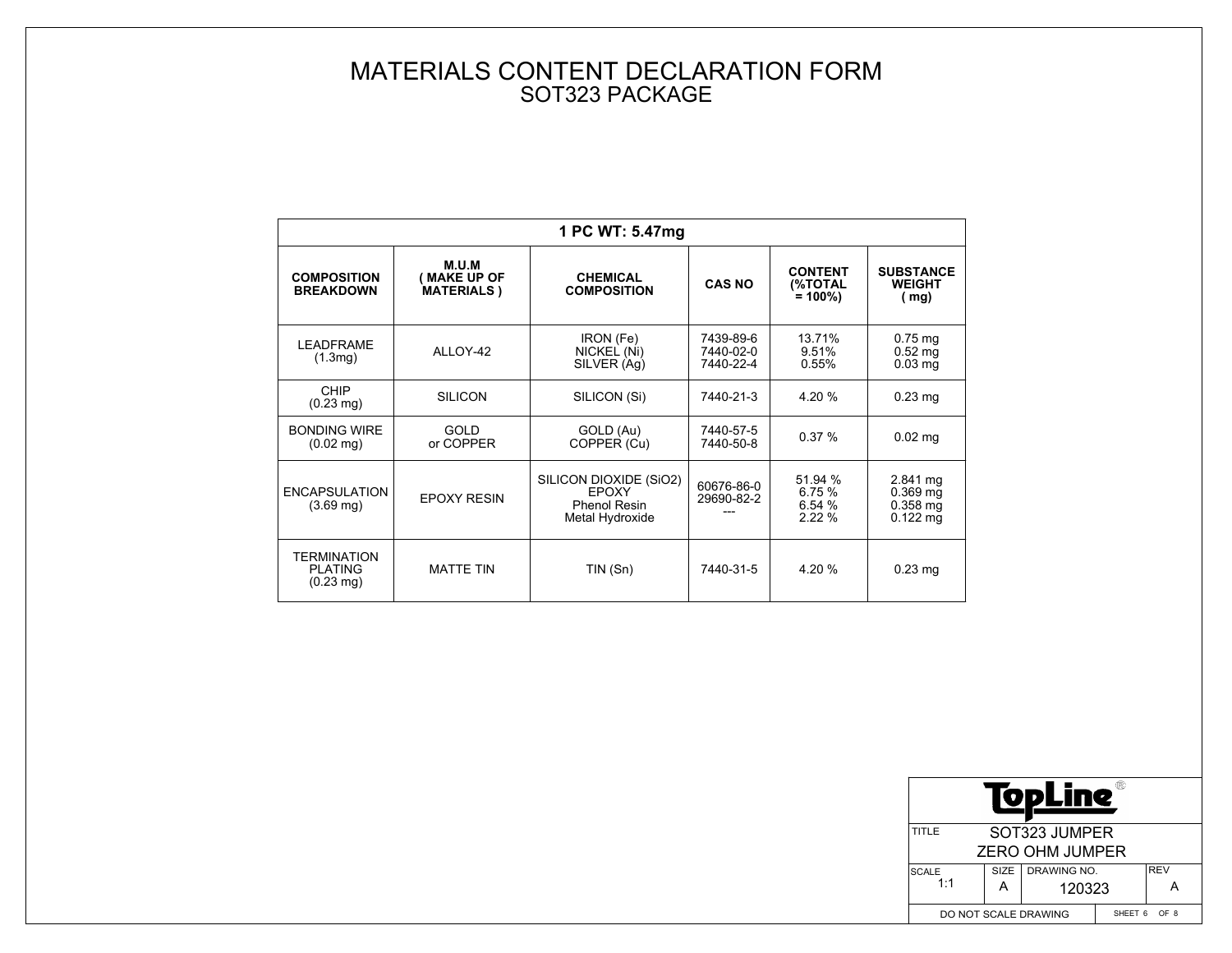